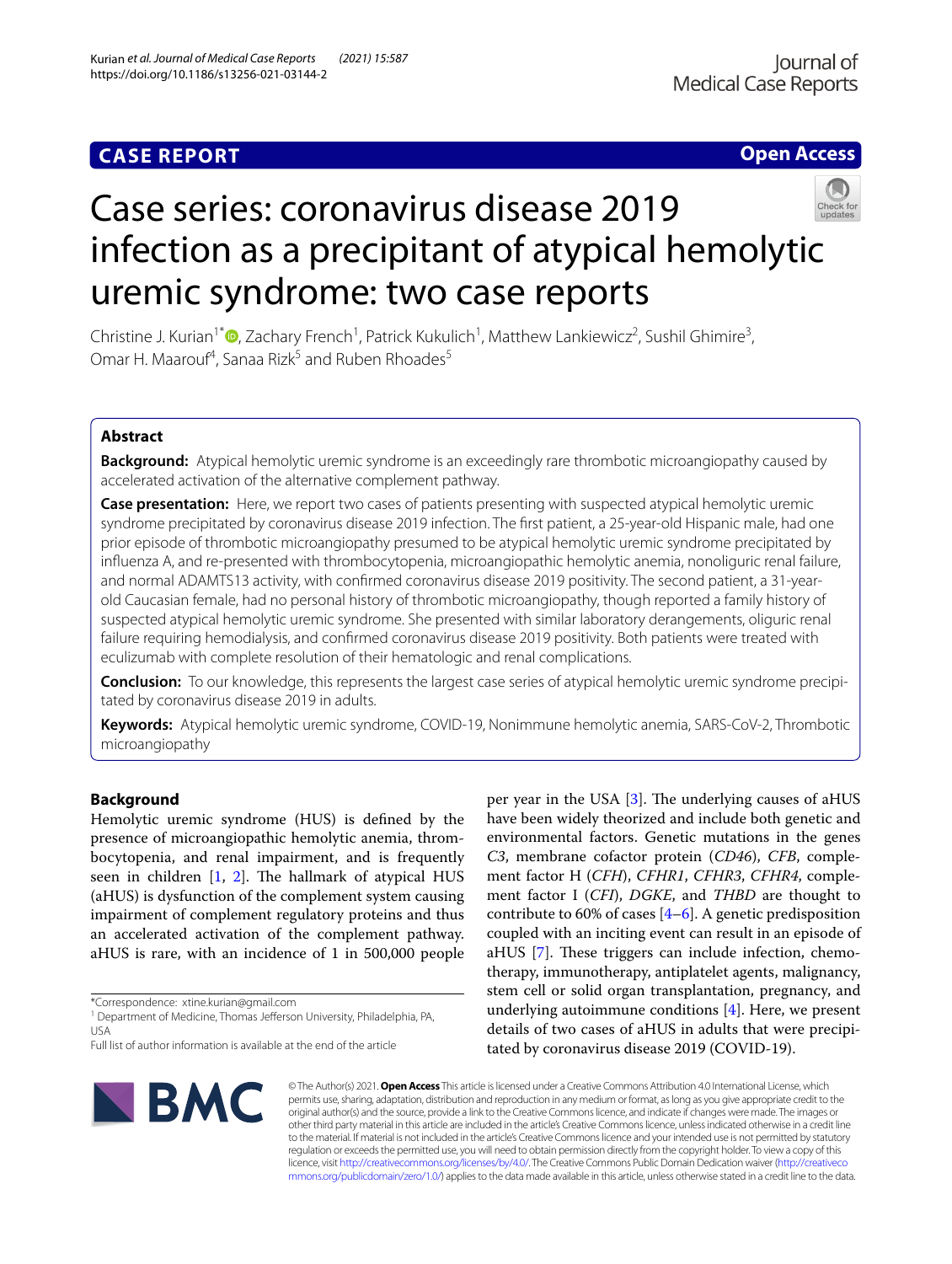#### **Case 1**

A 25-year-old Hispanic male with a recent history of thrombotic microangiopathy (TMA) (presumed infuenza A-HUS) in January 2020 presented again in May 2020 with symptoms of fever, malaise, and nausea but without upper respiratory symptoms, cough, shortness of breath, or supplemental oxygen requirement. He tested positive for COVID-19.

In January 2020, he had presented with fevers, nausea, and malaise and was diagnosed with infuenza A via polymerase chain reaction (PCR). Additionally, he had acute kidney injury, hemolytic anemia, and thrombocytopenia suggesting TMA [thrombotic thrombocytopenic purpura (TTP) versus HUS/aHUS] triggered by infection. He was treated empirically with corticosteroids and seven sessions of therapeutic plasma exchange (TPE) without signifcant improvement. ADAMTS13 activity was measured but only after a partial session of plasma exchange and was > 100%. In the absence of other clear etiologies, infuenza A-HUS was the presumed diagnosis. Following cessation of TPE, his thrombocytopenia improved to 162 B/L and his renal function plateaued at a serum creatinine (Cr) of 2.22 mg/dL (Fig. [1](#page-2-0)a). He was discharged after 8 days.

On his second presentation in May 2020, his hemoglobin (Hgb) was 13.7 g/dL but peripheral smear showed two to three schistocytes per high-power feld (hpf), platelet count of 32 B/L, lactate dehydrogenase (LDH) of 1486 U/L, haptoglobin < 10 mg/dL, and indirect bilirubin of 1.9 mg/dL. Viral studies [human immunodefciency virus (HIV), hepatitis B virus (HBV), hepatitis C virus (HCV)] were negative. His complement levels were notable for a decreased C3 serum level (72 mg/dL; normal range 88–201 mg/dL), and normal C4 serum level (20 mg/dL; normal range 10–44 mg/dL). Prothrombin time (PT)/international normalized ratio (INR) and partial thromboplastin time (PTT) were normal, and direct antiglobulin test was negative. Cr was 2.48 mg/dL (baseline  $\sim$  2.2–2.4 mg/dL from the prior hospitalization in January 2020).

ADAMTS13 activity was determined prior to starting TPE. When ADAMTS13 activity was normal at 97% on day 5, TPE was stopped. His platelets had not improved, and his renal failure continued to worsen with a Cr peak at 7.38 mg/dL. With a high degree of suspicion for aHUS, he was then started on eculizumab (900 mg dose) on day 5 of hospitalization. After initiation of eculizumab, his thrombocytopenia and renal function began to improve (see Fig. [1a](#page-2-0)). He did not require renal replacement therapy. Another dose of eculizumab was given on day 12 of hospitalization. The patient was discharged that same day, and further treatment with eculizumab continued as an outpatient. Two weeks after discharge, his Cr normalized to 1.01 mg/dL and platelets were 185 B/L. His Hgb normalized within 3 months. His hematologic and renal parameters remained normal at 6-month follow-up with Hgb 14.0 g/dL, platelets 255 B/L, and Cr 0.97 mg/ dL. He is currently being transitioned to ravulizumab for maintenance therapy, and has received appropriate vaccinations and antibiotic prophylaxis. As of June 2021, his most recent creatinine is 0.78 mg/dL and platelets are 203 B/L.

#### **Case 2**

A 31-year-old healthy Caucasian female presented to the emergency department (ED) with a 10-day history of generalized fatigue, headache, chills, nausea, nonbloody diarrhea, and decreased urine output with darkcolored urine. She denied having fevers, cough, shortness of breath, dysuria, or hematuria. She did not take any prescription or over-the-counter medications. Notably, she has a family history of HUS involving two paternal uncles.

On arrival to our institution, initial labs were notable for Hgb 7.1 g/dL, platelets 25 B/L, Cr 6.11 mg/dL, haptoglobin < 10 mg/dL, LDH 1834 IU/dL, and total bilirubin 1.7 mg/dL. Peripheral smear confrmed presence of schistocytes at 5–10 per hpf. ADAMTS13 activity, inhibitor, and aHUS complement panel were sent, and she was initiated on corticosteroids and TPE. Her p-dimer levels were elevated at 2153 ng/dL, but ferritin was normal at 325 ng/mL. Her complement C3 level was mildly depressed at 84 mg/dL.

She had minimal response to TPE and corticosteroid treatment. On day 3 of admission, ADAMTS13 activity was 119% with inhibitor level < 0.4 units; thus, steroids and TPE were discontinued. Stool was negative for Shiga toxin-producing *Escherichia coli* (STEC). Given the reported family history of HUS, aHUS was high on the diferential. Due to progressive oliguric acute kidney injury, she was initiated on hemodialysis on day 5 of hospitalization. The patient was initiated on eculizumab on day 6, with a dose of 900 mg intravenously weekly. The results of aHUS complement panel showed a normal C3 level, complement factor I, factor B, and factor H but with low C4 at 5.7 mg/dL and a signifcantly elevated factor H autoantibody at 238 units/mL (reference level < 22 U/mL). She had a gradual response to eculizumab, and by day 11 of her frst eculizumab dose she was able to come of dialysis and her platelets had improved to 81 B/L and Hgb to 8.4 g/dL (see Fig. [1](#page-2-0)b for trend of Cr and platelet levels). Repeat COVID-19 testing on day 10 of hospitalization remained positive, although she never had respiratory complaints or required supplemental oxygen. Her clinical picture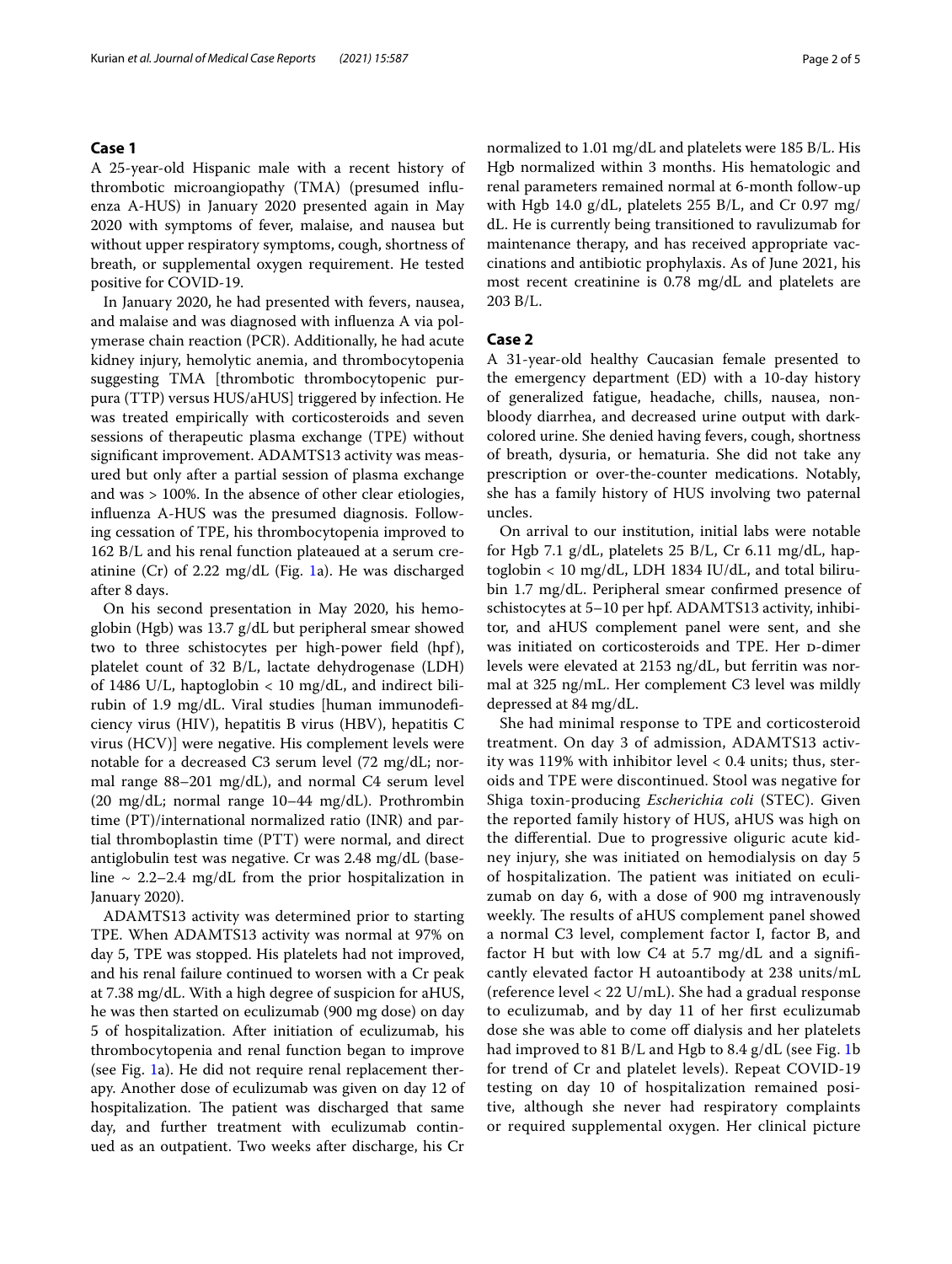

<span id="page-2-0"></span>suggested aHUS triggered by COVID-19 infection. Given the response to eculizumab, the decision was made to continue outpatient eculizumab. Her last laboratory results 3 months after initial diagnosis showed normal Hgb at 12.3 g/dL, platelet counts of 171 B/L, and Cr of 1.1 mg/dL. She remains dialysis-independent

and on maintenance eculizumab every 2 weeks, with appropriate vaccinations and antibiotic prophylaxis. As of August 2021, her most recent creatinine is 1.1 mg/dL and platelets are 212 B/L.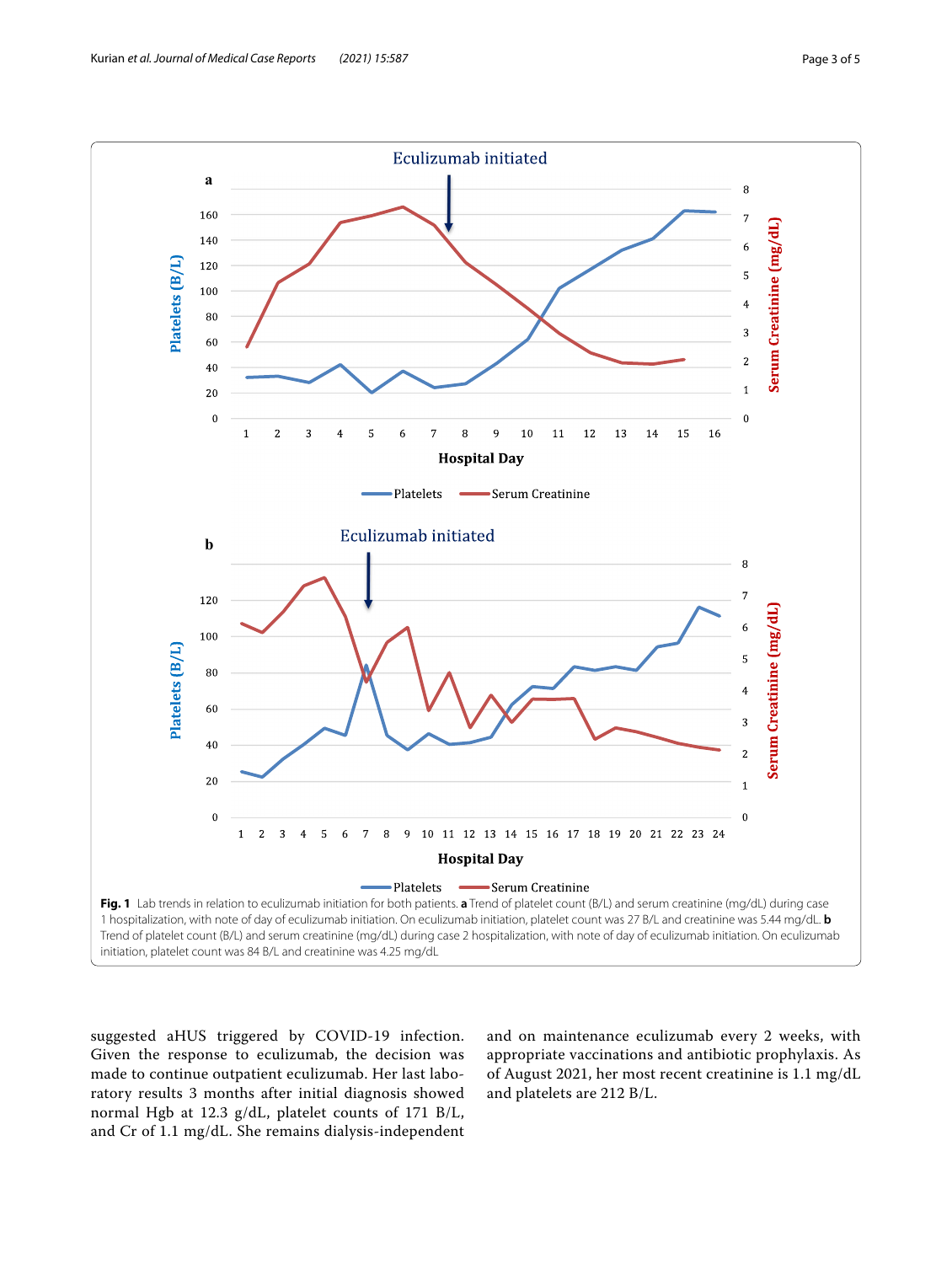#### **Discussion**

Atypical HUS is a rare thrombotic microangiopathy most commonly presenting in children. The pathophysiology is complex but is largely attributed to accelerated activation of the alternative complement system leading to endothelial dysfunction and subsequent thrombotic microangiopathy with end-organ damage. This can occur either by inherited mutations in the complement regulatory genes or by acquired autoantibodies to complement regulatory proteins, most commonly against complement factor H.

To our knowledge, this is the frst series of adults with aHUS associated with/precipitated by COVID-19 infection. The patient in case 1 posed a complicated diagnostic dilemma. Given the clinical picture including COVID-19, depressed C3 complement level, acute kidney injury, normal ADAMTS13 level, and response to eculizumab, aHUS triggered by COVID-19 was the most likely diagnosis.

Since the episodes of recurrent TMA were triggered by diferent viral illnesses (infuenza A and COVID-19), it is plausible that he has an underlying genetic cause with mutations in genes regulating complement pathway as discussed above.

In contrast, the patient in case 2 had a family history signifcant for HUS, normal ADAMTS13 activity and stool infectious studies, a high titer of anti-CFH autoantibody, and slow but excellent response to eculizumab, all of which favor a diagnosis of aHUS, with likely COVID-19 trigger. The anti-CFH antibodies interfere with factor H binding to the alternate pathway C3 convertase, thus causing a defect in factor H-dependent cell protection. More than 90% patients with anti-CFH autoantibodies also are found to have a deletion in *CHFR1* and *CHFR3* genes  $[8]$  $[8]$ . Thus, an underlying genetic cause is still possible and may be explored despite positive antibody titers.

Despite the lack of genetic testing in both of our patients, which would provide additional evidence for their diagnoses, the exclusion of alternative diagnoses as well as the marked improvement with eculizumab make aHUS triggered by COVID-19 most likely. Remarkably, both patients' kidney function and platelets normalized with eculizumab treatment.

The mechanism of aHUS precipitated by COVID-19 is unknown, although multiple theories have been proposed. Direct endothelial damage by COVID-19 may be a contributing mechanism to its precipitation of aHUS. One case report notes severe endothelial injury in lung tissue of seven patients who died from COVID-19, which was unique when compared with lungs from patients with infuenza A or uninfected controls [\[9](#page-4-7)]. Another report proposes the mechanism of endotheliitis by COVID-19 being not only due to direct efects of viral involvement and the subsequent infammatory response, but also via induction of apoptosis and pyroptosis [[10\]](#page-4-8). A potential mechanism for this may be binding to the severe acute respiratory syndrome coronavirus 2 (SARS-CoV-2) receptor, angiotensin-converting enzyme 2 (ACE2), which is highly expressed on vascular endothelial cells [[11,](#page-4-9) [12](#page-4-10)]. Complement activation by COVID-19 is another leading theory regarding the mechanism of aHUS precipitated by COVID-19. For example, one case report detailed the fndings that lung and skin tissue of patients with severe COVID-19 infection with either respiratory failure or purpuric skin rash had substantial deposits of complement cascade proteins within the microvasculature, suggesting a systemic activation of the complement pathways by COVID-19 [[13\]](#page-4-11). Lastly, recent evidence suggests the spike protein may directly activate the alternative complement pathway  $[14]$ . This is supported by a recent report of four COVID-19 patients being successfully treated with eculizumab for severe pneumonia and acute respiratory distress syndrome (ARDS) [\[15\]](#page-4-13).

With the advent of vaccines, the landscape of the COVID crisis is changing rapidly. These patients were encouraged to receive a COVID-19 vaccine but were counseled that their immune response may be suboptimal while on terminal complement blockade therapy. The patient in case 1 has not yet been vaccinated, but has plans to do so as of August 2021. The patient in case 2 received two doses of the Moderna vaccine in January 2021. Antibody titers checked in August 2021 were strongly positive.

#### **Conclusion**

Atypical HUS is a rare diagnosis with high morbidity and a signifcant number of patients needing dialysis, mainly due to a delay in diagnosis. Timely diagnosis and initiation of treatment with eculizumab is of utmost importance and can help reduce the need for dialysis, permanent renal injury, and even death. With the ongoing pandemic, COVID-19-triggered aHUS should be kept in diferential and early institution of eculizumab therapy should be considered to improve patient outcomes.

#### **Abbreviations**

aHUS: Atypical hemolytic uremic syndrome; COVID-19: Coronavirus disease 2019; ARDS: Acute respiratory distress syndrome.

#### **Acknowledgements**

Not applicable.

#### **Authors' contributions**

CK wrote and organized the manuscript. ZF assisted with writing of manuscript. PK assisted with writing of manuscript. ML assisted with writing of manuscript. SG assisted with writing and editing of manuscript. RR assisted with editing of manuscript. OM assisted with editing of manuscript. SR